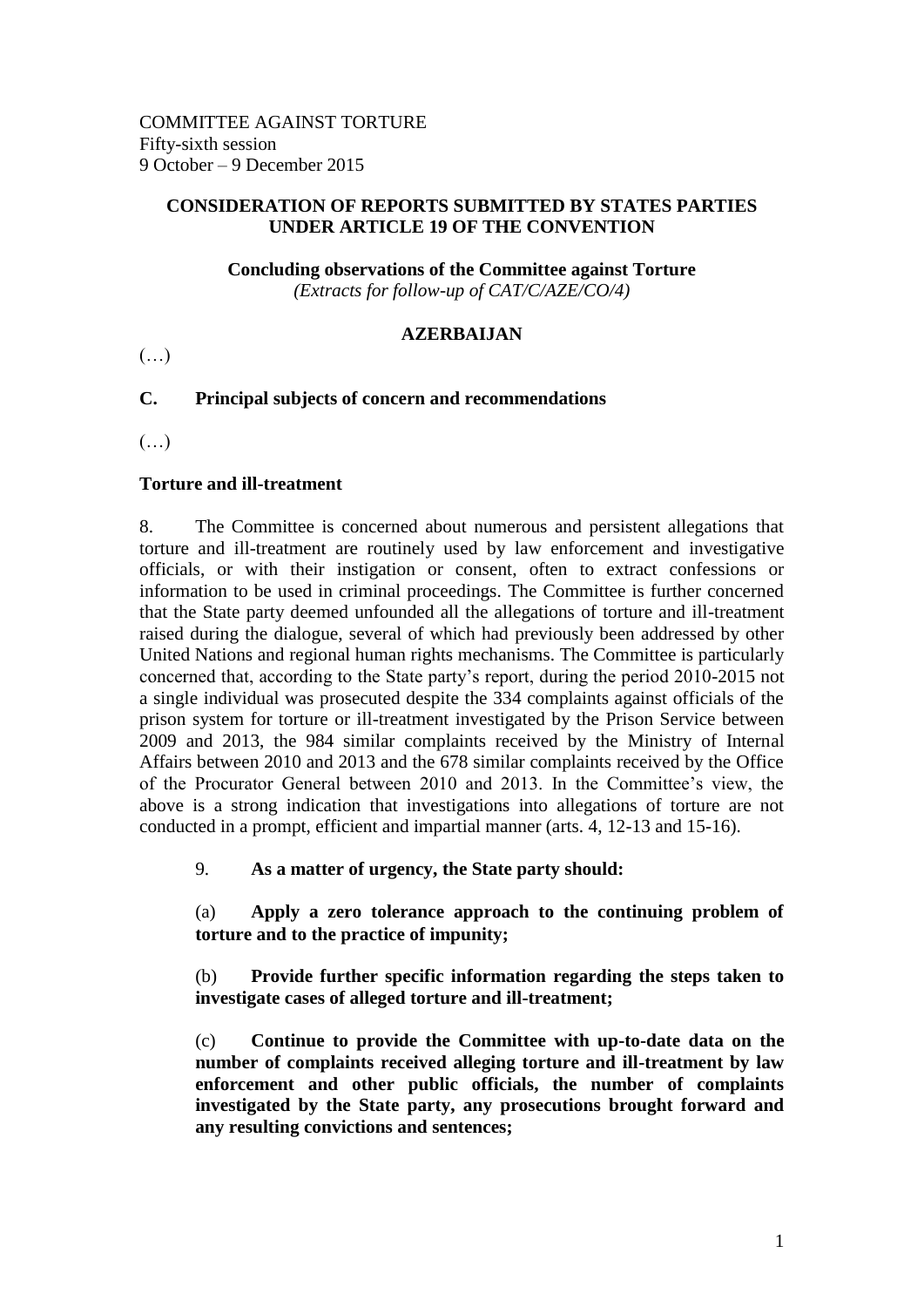(d) **Continue to provide the Committee with data on cases in which officials have been subjected to disciplinary measures for failure to investigate complaints of torture or ill-treatment adequately or for refusal to cooperate in investigating any such complaints;**

(e) **Ensure, in law and in practice, that every person has access to independent and effective complaints mechanisms that will investigate and respond promptly; that alleged perpetrators are prosecuted and, if they are found guilty, receive sentences that are commensurate with the gravity of their acts; and that victims are afforded appropriate redress.**

 $(\ldots)$ 

#### **Arbitrary imprisonment and ill-treatment of human rights defenders**

10. The Committee is deeply concerned about consistent and numerous allegations that a number of human rights defenders have been arbitrarily deprived of their liberty, subjected to ill-treatment and, in some cases, denied adequate medical treatment in retaliation for their professional activities. Among those human rights defenders are Leyla and Arif Yunus, Ilgar Mammadov, Intigam Aliyev, Mahamad Azizov, Rashadat Akhundov and Rashad Hassanov. The Committee takes note of the fact that Mr.Yunus' incarceration had been replaced with house arrest. The Committee regrets the State party's categorical position that all the above allegations are unfounded, despite the existence of reports of the United Nations, other international organizations and human rights mechanisms indicating otherwise (see, for example, the joint statement of the Special Rapporteurs on the situation of human rights defenders, on the rights to freedom of peaceful assembly and of association, on the promotion and protection of the right to freedom of opinion and expression, on the independence of judges and lawyers, on the right of everyone to the enjoyment of the highest attainable standard of physical and mental health and of the Chair-Rapporteur of the Working Group on Arbitrary Detention of 20 August 2015 and the judgement dated 22 May 2014 of the European Court of Human Rights concerning *Ilgar Mammadov v. Azerbaijan*, application No. 15172/13). It is also concerned that full, independent and effective investigations into these allegations and prosecutions of the perpetrators have not taken place. Furthermore, the Committee is seriously concerned that, following the 2009 and 2013 amendments made to the law on non-governmental organizations and the amendments made to the law on grants and the code of administrative offences, the implementation of projects without a registered grant agreement, as well as the acceptance of donations, have been punished through the dissolution of non-governmental organizations, the imposition of financial penalties, the freezing of assets and the handing down of heavy prison sentences against the members of non-governmental organizations (arts. 4, 12-13 and 16).

# 11. **The State party should:**

(a) **Investigate promptly, thoroughly and impartially all allegations of arbitrary arrest, denial of adequate medical treatment and torture or illtreatment of human rights defenders, including those listed above, prosecute and punish appropriately those found guilty and provide victims with redress;**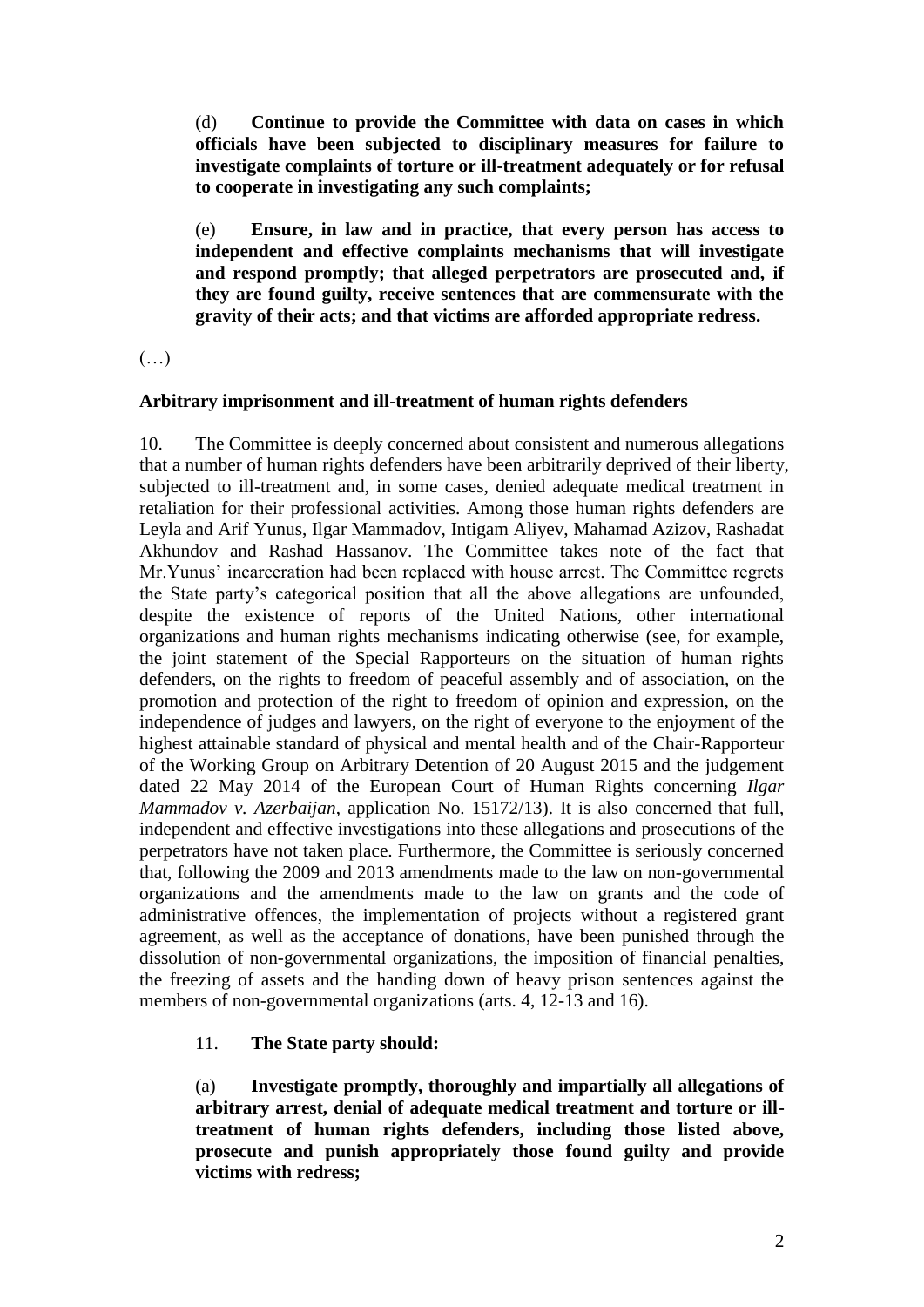(b) **Release human rights defenders who have been deprived of their liberty in retaliation for their human rights work;**

(c) **Amend and bring into line with international standards its legislation to facilitate the registration of human rights organizations and financial grants for the work of such organizations and change its practice to ensure that all human rights defenders are able to freely conduct their work.**

 $(\ldots)$ 

### **Fundamental legal safeguards**

12. While taking note of the different legislative norms adopted, the Committee expresses serious concern at the State party's failure in practice to afford all persons deprived of their liberty with all fundamental legal safeguards from the very outset of the deprivation of liberty. The Committee is concerned at reports that during the period immediately following deprivation of liberty detainees are frequently denied access to a lawyer of their choice and are not allowed to contact family members and that police officers forcibly extract confessions. While welcoming the installation, in 63 of the 68 temporary detention facilities, of video surveillance systems, the introduction of medical examinations for all persons detained on remand and the practice of recording the results of the examinations in a medical record opened for each detainee immediately upon arrival, the Committee remains concerned at reports that medical examinations take place in the presence of police officers and that, when injuries are recorded, they do not lead to any investigations into possible torture or illtreatment (arts. 2, 11-13 and 15-16).

13. **The State party should adopt measures to ensure in practice that every person deprived of his or her liberty is afforded legal safeguards against torture from the outset of deprivation of liberty. For example, it should ensure that such persons have prompt and unimpeded access to an independent lawyer of their choice, can contact a family member and can immediately undergo an independent medical examination in full confidentiality. In cases when traces of torture or ill-treatment are recorded during a medical examination, prompt and independent investigations should be conducted. The State party should also ensure that any public official who denies fundamental legal safeguards to persons deprived of their liberty is disciplined or prosecuted, and provide data to the Committee on the number of cases in which public officials have been disciplined for such conduct.**

### (…)

### **Follow-up procedure**

40. **The Committee requests the State party to provide, by 9 December 2016, information on follow-up to the Committee's recommendations related to the eradication of widespread torture and ill-treatment, the eradication of arbitrary**